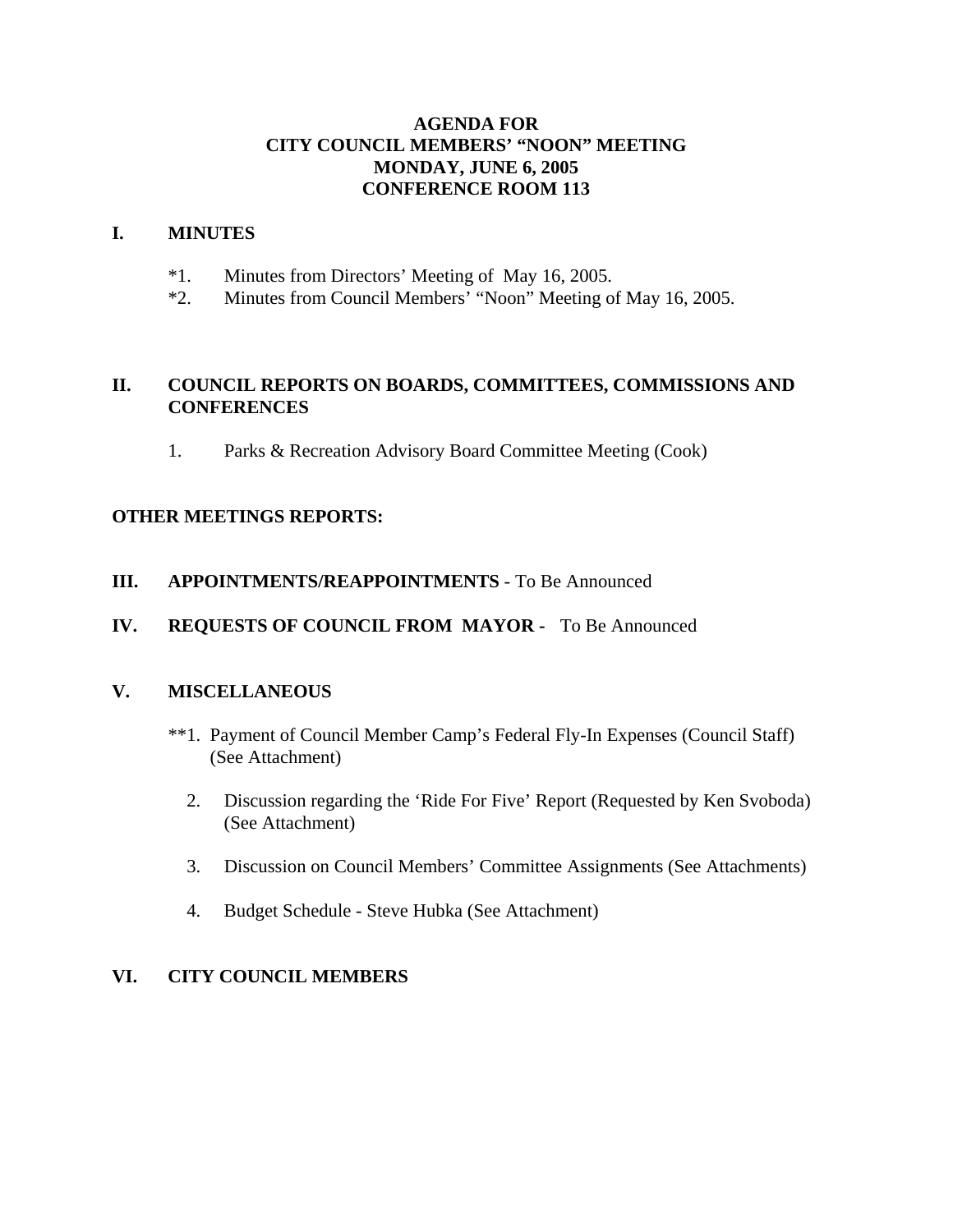#### **VII. MEETINGS/INVITATIONS -**

- 1. Lincoln Parks & Recreation Dedication & Grand Opening for Woods Spray grounds on Saturday, June 4, 2005 at Noon -(See Invitation)
- 2. The Staff of the Lower Platte South Natural Resources District invites you to Old Bridge Gets New Perch - a commemoration of the relocating of Wyoming Bridge to the Lincoln Saline Wetlands Nature Center on National Trails Day on Saturday, June 4, 2005 at 10:00 a.m. at the Nature Center - (See Invitation)
- 3. The Lincoln Family Practice Program of the Lincoln Medical Education Partnership cordially invites you to celebrate with the graduates as they complete their Family Practice Residency on Friday, July 1, 2005 - 6:30 p.m, Social Time (Cash Bar) - 7:00 p.m., Dinner - 8:00 p.m., Program - Reception following program - at The Cornhusker Hotel, Grand Ballroom - RSVP by June 20<sup>th</sup> -(See Invitation)

#### **VIII. ADJOURNMENT**

### **\*HELD OVER FROM MAY 23, 2005. \*\*HELD OVER FROM MAY 30, 2005.**

ca060605/tjg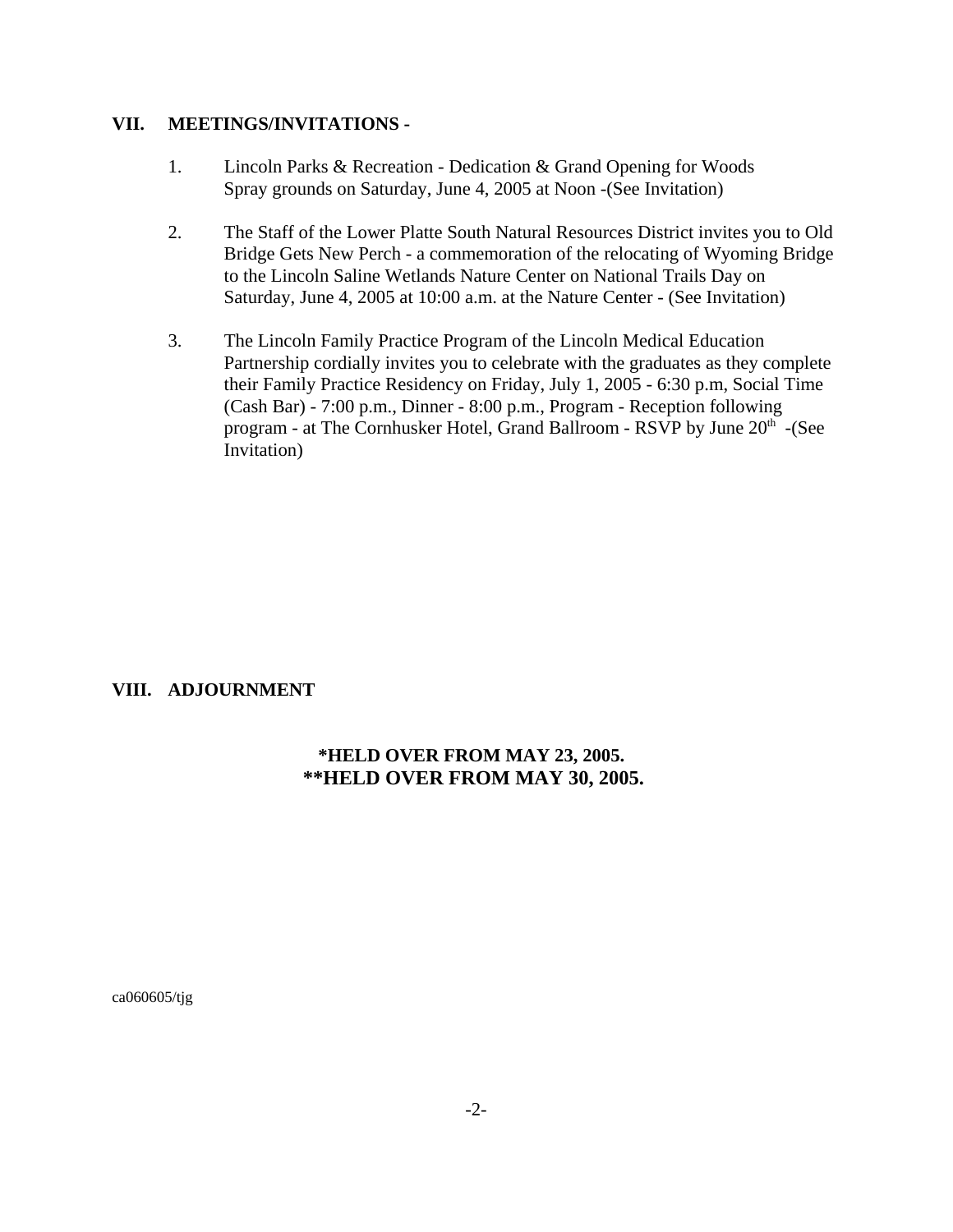# **MINUTES CITY COUNCIL MEMBERS' "NOON" MEETING MONDAY, JUNE 6, 2005** *CONFERENCE ROOM 113*

*Council Members Present:* Ken Svoboda, Chair; Patte Newman, Vice-Chair; Jon Camp, Jonathan Cook, Robin Eschliman, Dan Marvin, Annette McRoy; ABSENT: None

*Others Present:* Mark Bowen, Ann Harrell, Rick Hoppe, Mayor's Office; Rick Peo, City Attorney's Office; Lynn Johnson, Parks & Recreation Department; Frank Delgado, Citizen; Joan Ray, Council Staff; Shyann Forney, Senior student at Rising City High School - 'shadowing' Councilwoman Annette McRoy

### **I. MINUTES**

- \*1. Minutes from Directors' Meeting of May 16, 2005.
- \*2. Minutes from Council Members' "Noon" Meeting of May 16, 2005.

Chair Ken Svoboda, initiating a new format for minutes approval through acclimation by the Chair - unless a Council Member has an objection, approved the minutes. No objections were offered, thus the minutes were approved as presented.

# **II. COUNCIL REPORTS ON BOARDS, COMMITTEES, COMMISSIONS AND CONFERENCES** -

1. PARKS & RECREATION ADVISORY BOARD COMMITTEE (Cook) Mr. Cook reported that Council had already heard one of his concerns, noting that he wanted to explain some further detail at this time. They want to buy green space for a trail along the South Beltway. The total would be approx 1.2 or 1.4 [million dollars]. One way to help raise money for that is to sell the land that is surrounding the corner property at West Van Dorn and Coddington. He did not feel this was a good idea. He did not believe the City should be selling the land in order to provide money for this alternative. When there was discussion of that land being traded for some other when we were looking for locations for the Salvation Army Center, the Parks Board was adamantly against giving up this land because it is an important area. There is also concern about the view of the Capitol along the Bison Trail corridor.

Mr. Cook was not sure where the Board would go on that issue, but it brought up the discussion of the trees and maintaining an easement for planting trees and whether or not we could do it ahead of time. He hoped some kind of conclusion could be reached on the corner tree planting just so that we know that we will have a new [buffer] screen in there after the trees are lost to the road project.

Mr. Cook reported that playground prioritization had been discussed. The list is not finalized yet, but they are working on the ten-year plan for City Playgrounds. There is a summer tour coming up July  $7<sup>th</sup>$  at 4:00 p.m. If a Council Member would like to join in, they'd be welcome to go along...touring the City parks. The Martin Prairie acquisition cost the city \$30,000. The City's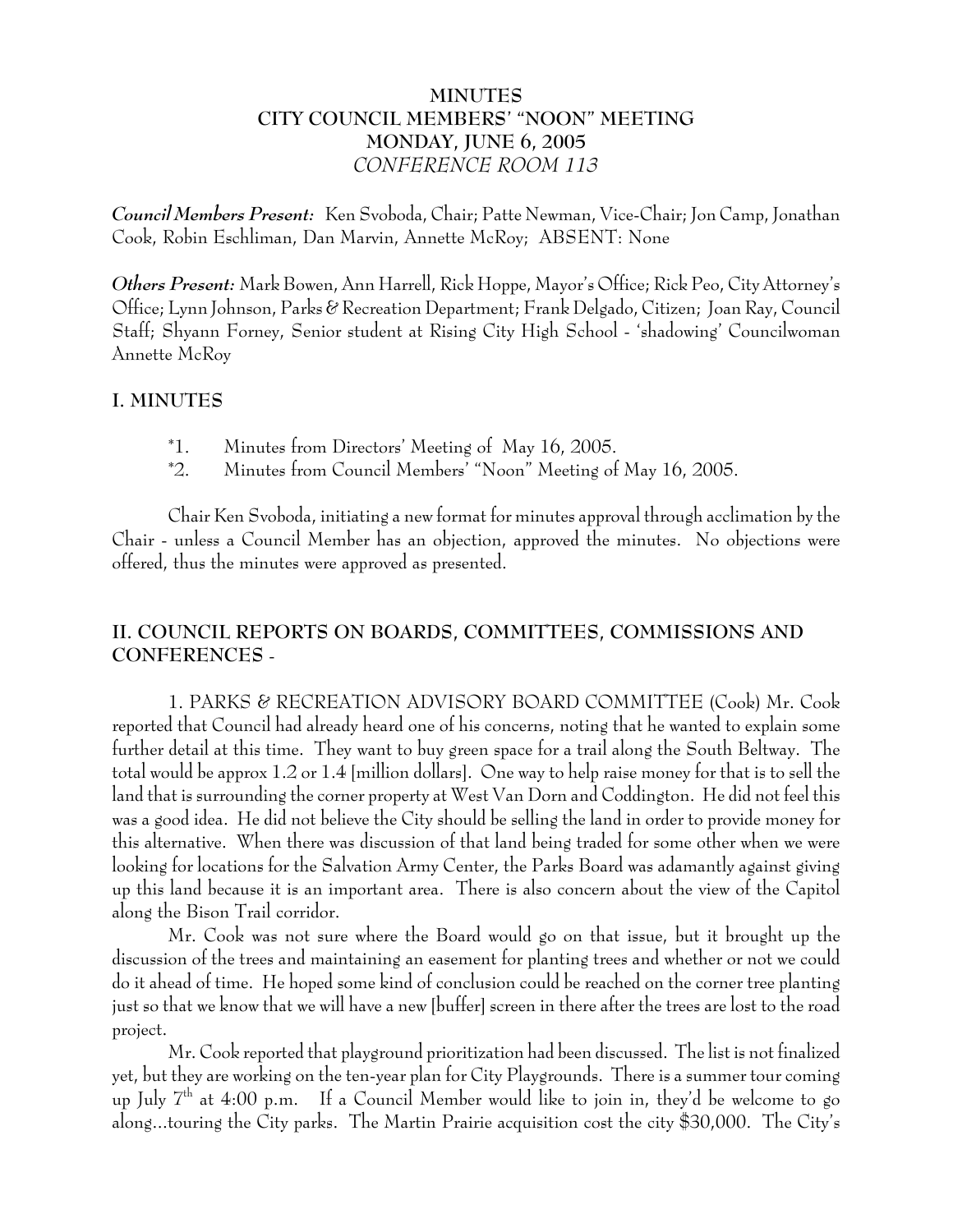portion was *cheap* - for a fantastic addition to Pioneers Park. Ms. McRoy asked how much the buffalo & elk cost. Mr. Cook reported that those costs had not been discussed.

Mr. Cook noted that the McAdams Park  $(43^{rd} &$  "Y" Streets) dedication would be at 5:00 p.m. on Thursday, June  $23^{\text{rd}}$ . Ms. Newman noted regretfully that she would be unable to attend because of a conflict with her Citizens' Meeting at that time on that date. Mr. Cook further noted that the Sprayground was dedicated; there will be a Sunken Gardens Artist Recognition on Wednesday, July  $6<sup>th</sup>$  at 5:00 p.m.

OTHER MEETINGS: Ms. McRoy updated the Council on the Skate Board Park meeting which she had held with some constituents. She had received an e-mail from a young man wanting a skate board park in Northwest Lincoln. Ms. McRoy had sent the e-mail on as an RFI to Lynn Johnson. Instead of having Lynn send a response, it was decided to meet with the young men involved, their parents and other concerned citizens for discussion. We met last Thursday night and the Belmont Rec Center and discussed the possibility of creating a skate park in the area.

 It was an interesting group that showed up to discuss the possibility of creating something such as was done at Tierra and at Peter Pan Parks. We have another meeting set for July 13<sup>th</sup> to get more input and see if they're committed to help with the fund raising. As Council knows, the Southeast High Student Council helped raise \$25,000 to assist with their share of the skate park at Tierra. The City contributed about \$26,000 on that project, after they had scaled the plans down considerably. The City will have to have a commitment from this group for similar fund raising before we can move forward. Ms. McRoy told the group that it was important that they be organized and make that commitment so as we start the City's budget process, Lynn and she could be looking at funds -not for next year- but planning & designing with money being added to CIP so that it could become a reality within two-three years. Ms. McRoy explained that she would need to know in July so money could begin being ear-marked for the project.

There is a need in Northwest Lincoln for a skate park since it is a long trip from that area to the existing skate parks. Parks & Recreation Department has always said they would like to put such a park in each quadrant of the City, but have not had the interest until now.

Ms. McRoy also reported that she had attended a meeting with the proprietors of Cycle Works. Ms. Newman reported that Chris had a recreational opportunity offer for all of the Council Members. He suggested that he would outfit each of the Council Members with a bike, a helmet, and riding shorts if they would so desire, and go for a ride through Wilderness Park. [Laughter]

Some discussion followed, with a final decision made by Council that perhaps in the Fall, it would be something that they would be interested in doing. Mr. Svoboda stated that Ms. Newman could set up the schedule and Council Members could determine at that time if they would wish to participate.

**III. APPOINTMENTS/REAPPOINTMENTS** - Mr. Hoppe handed out the attached material [Attachment "A"} on upcoming appointments. He noted that nine people were appointed to the Mayor's International Friendship Committee. They re-defined their goals and commitments. Mr. Hoppe noted that those who had wished to continue serving were re-appointed, as he reviewed the appointment list for Council.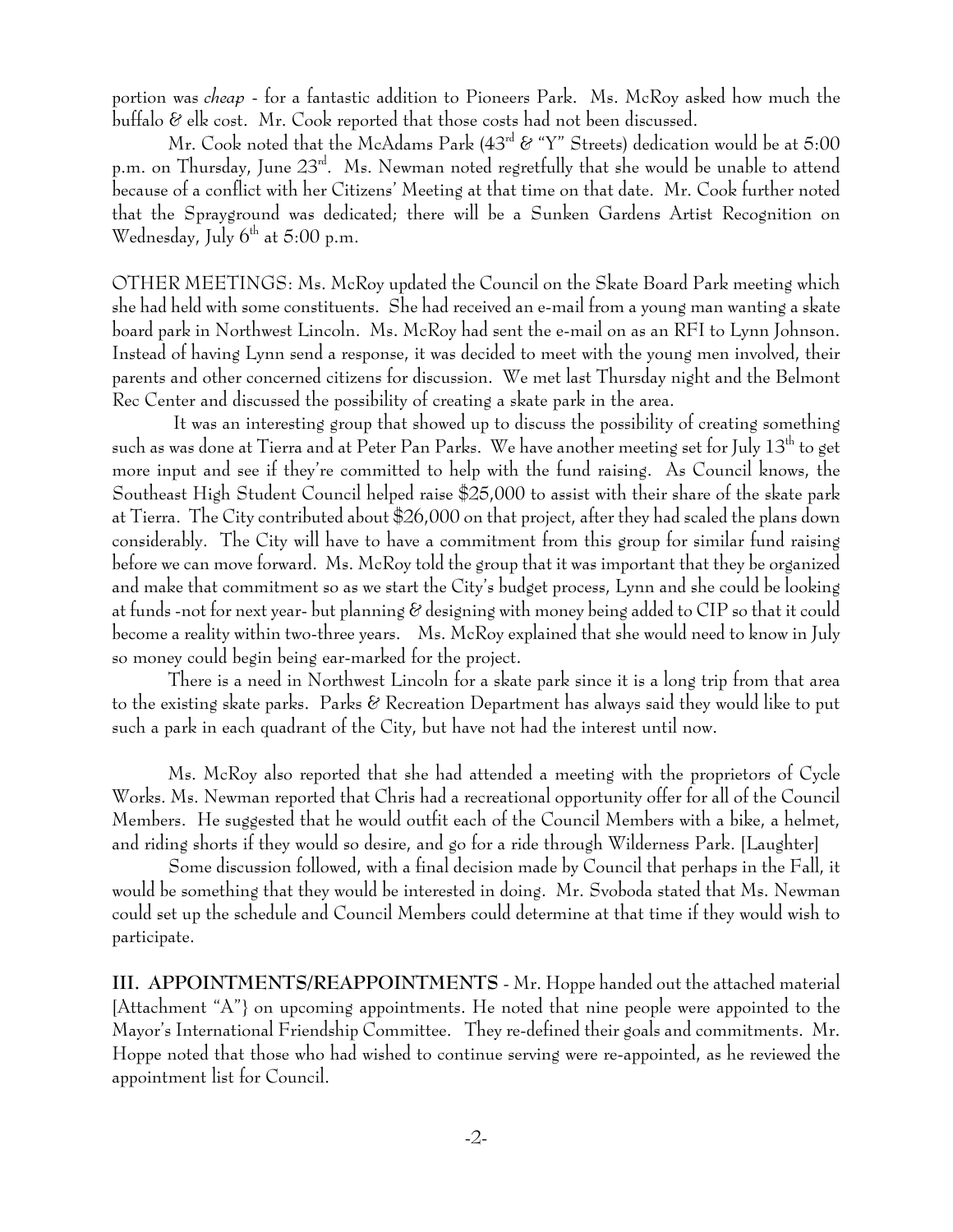Ms. McRoy offered a concern regarding the loss of experience on the current Community Development Task Force and wanted Council to begin thinking about replacements who would be familiar with the Task Force's concern. Mr. Hoppe noted that he had been meeting with Urban Development on that very issue, stating that part of the prohibition here is that four of these folks have to represent mixed-income neighborhoods. That isn't very clearly defined by neighborhood lines, but is generally considered to be the heart of Lincoln. Ms. McRoy reiterated her concern regarding the loss of experience to the Task Force, noting that it is critical to the Action Plans and HUD requirements. She wanted Council to be aware of those concerns.

**IV. REQUESTS OF COUNCIL FROM MAYOR - Mr. Bowen reported that on the 27<sup>th</sup> of** June will be the date of the Mayor's State of the City message**.** That will also be the date that the City Budget if officially presented. Steve Hubka will do a budget presentation after the State of the City Message. He stated that last year, the Mayor did the State of the City presentation at three o'clock, which worked out fairly well. Mr. Hubka followed immediately with the Budget presentation. And we're asking if the 3;00 o'clock time slot would be fine with Council again this year?

Mr. Svoboda asked if there were any comments or concerns with that time schedule? Ms. Ray asked if Mr. Svoboda would want to move the Staff meeting to another time or date or cancel the meeting for the month of June? Mr. Svoboda stated that cancelling would be appropriate and noted that the ILC meeting would also be cancelled and may not be meeting on a monthly basis. He noted that the ILC members will continue to discuss that. So, regarding the schedule presented by Mr. Bowen, hearing no objections, Mr. Svoboda stated that the schedule could stand as proposed.

Mr. Bowen also noted that the Mayor would, following the State of the City and the Budget presentation, have some budget work sessions with the Council during that week....which would be Friday, July  $1^{st}$ . Mr. Bowen noted that Mr. Svoboda had mentioned that at those work sessions, Council could decide which departments should come before them for budget sessions.

 Mr. Svoboda explained to Council members that when he and Ms. Newman had talked with the Mayor discussing the budget, they had talked about possibly restructuring the budget process. Instead of having all the departments come in and give their presentation to us and our asking questions, that we would meet in a work session and request those departments that we would want to have in for budget discussion. If a department doesn't have anything that Council wants to discuss, we could focus on those departments we really have questions of. We would try to provide them with questions in advance so they would have information at the budget meeting. as opposed to them having to get back to us - this would shorten the time-line.

Discussion ensued in determining the dates Council would prefer to have such work sessions. The dates available would be Tuesday, June  $28^{th}$ ; Wednesday, June  $29^{th}$ ; Thursday, June  $30^{th}$ ; Friday, June 1<sup>st</sup>. The date Council chose would be Wednesday, June 29<sup>th</sup> from 2:00 - 4:00 p.m. in the Mayor's Conference Room.

The group that the Mayor announced she would be organizing for the Event Facility will be organizing and will be meeting this month. We don't have a time or date set yet, but it will be sometime this summer. We'll let you know when that is coming together.

The final issue for presentation was by Ms. Harrell who announced that the Antelope Valley (JAVA partners were organizing Tours of the construction project for sometime this month. She noted that it has been about five years since there had been an organized bus tour of the area.. Dates and times for consideration: Tuesday, June 21 at 6:30 p.m.; Wednesday, June  $22<sup>nd</sup>$ , 7:30 a.m.; Thursday, June  $23^{\text{rd}}$ , 4:00 p.m. Council will receive a letter sometime within the next week inviting Council Members to choose one of the three times and dates each Council Member might be available. We hope that Council Members can make at least one of those tours.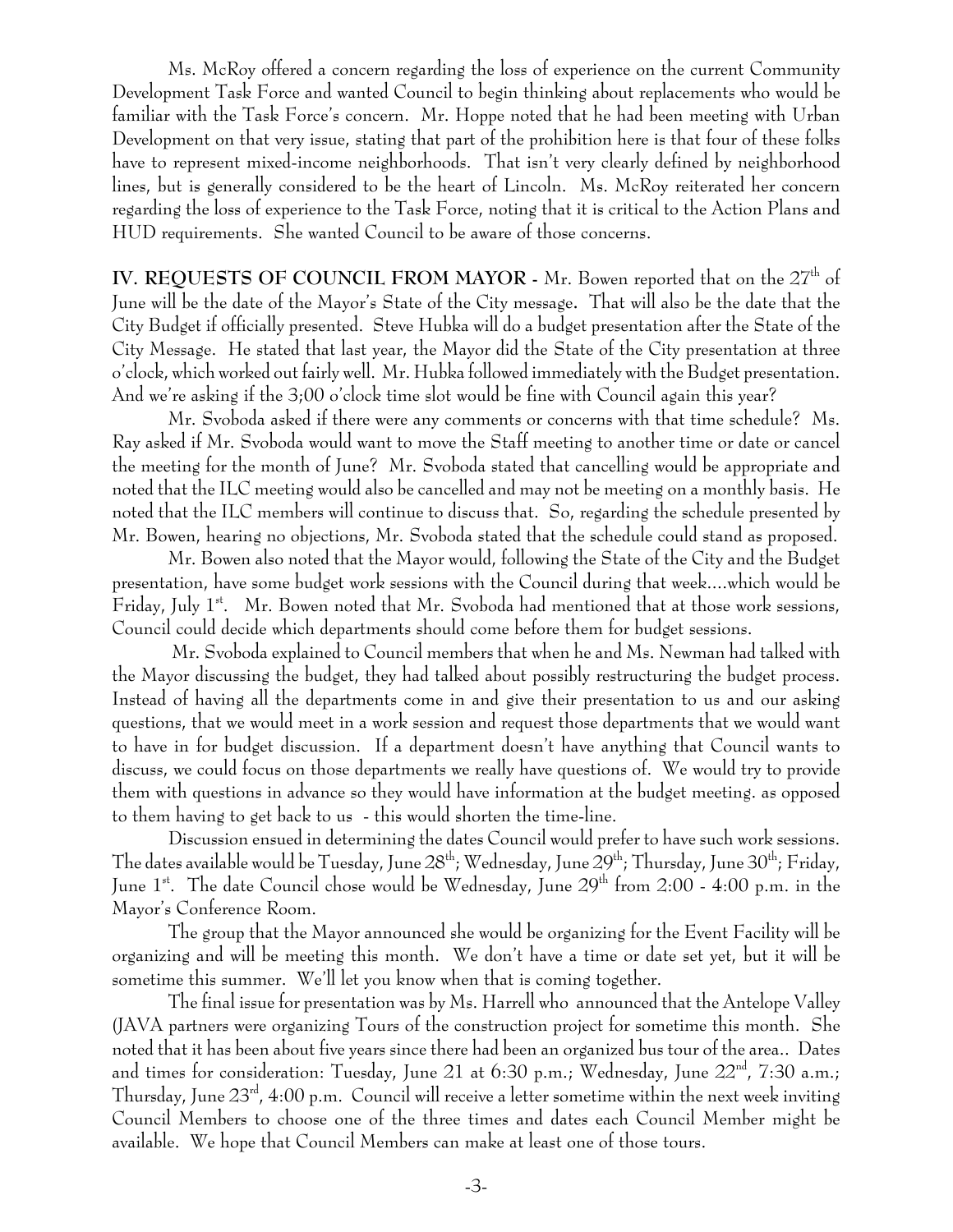Mr. Svoboda had asked if they might be able to get out of the bus and walk to get a closer look at the construction sites. Ms. Harrell stated that this had been discussed at some length noting that there were two sides to that issue, pro and con. We'll try to accommodate everyone's wishes.

Mr. Cook noted that Mr. Lynn Johnson of the Parks  $\mathscr E$  Recreation Department was in attendance, He requested that Mr. Johnson be allowed to address the issue of the"easement deal". [At Van Dorn Plaza and Lee's Place] Mr. Johnson noted that he had talked with the developers and they are comfortable with a week delay. We'll sit down and schedule a meeting and work out final landscaping with them. Lee's Place is where Krueger's project is also tied to this....and Rick is okay with a week delay as well. Mr. Svoboda noted that the delay would involve action only with no further public input. Mr. Cook noted that he would be out of town next week and would just trust that Lynn will come up with something that will protect the City.

#### **V. MISCELLANEOUS -**

\*\*1 Payment of Council Member Camp's Federal Fly-In Expenses (Council Staff) Mr. Svoboda asked if Mr. Camp's submitted expenses were the only request received in the Council office. It was noted that Mr. Werner had been reimbursed through another Council Member's discretionary funds**.** Mr. Svoboda asked that the reimbursement to Mr. Camp of the \$1541.00 expenses submitted be brought forward for discussion.

The discussion included the consensus of Council that there should be one designated Council Member appointed each year to attend this annual event so that only one reimbursement would be required, with the final decision that that duty would fall to the Chair.

The motion for remibursement was made by Robin Eschliman and seconded by Annette McRoy. Mr. Marvin Amended the Motion to have the reimbursement done up to the limit of the travel budget - half and half to reimburse both parties. Mr. Marvin stated that the principal he was trying to defend was that same expenses for every Council Member be paid for from the same budget line item. He felt this was the equitable position to insure fairness for all. It was noted that Mr. Werner had been reimbursed through Discretionary Funds, but Mr. Marvin felt if it is a legitimate tax payer expense, then it should be paid for through this line-item budget item. Mr. Cook and Ms. Newman felt, with the increase in Council salary, there should be no need for further taxpayer funds being used to pay for Council Members trips to Schools and Conferences.

Discussion continued ending with a final vote being taken on the Motion, as Amended, to: reimburse Jon Camp personally and Annette McRoy's Discretionary Fund with exactly half of what is in the travel fund at this point...(unless half would be more than the amount). The motion, as amended, carried by the following vote: AYES: Robin Eschliman, Ken Svoboda, Dan Marvin, Jon Camp, Annette McRoy; NAYS: Jonathan Cook, Patte Newman.

 2. Discussion regarding the 'Ride For Five' Report (Requested by Ken Svoboda) It was agreed that Ms. Newman would send an RFI regarding the Brokerage Service to StarTran Director Larry Worth - with no Pre-Council meeting on the issue to be scheduled. Mr. Camp requested an update from Ms. Boesch within the next several months as more statistics come in. Ms. Kit Boesch was so notified on June 6, 2005.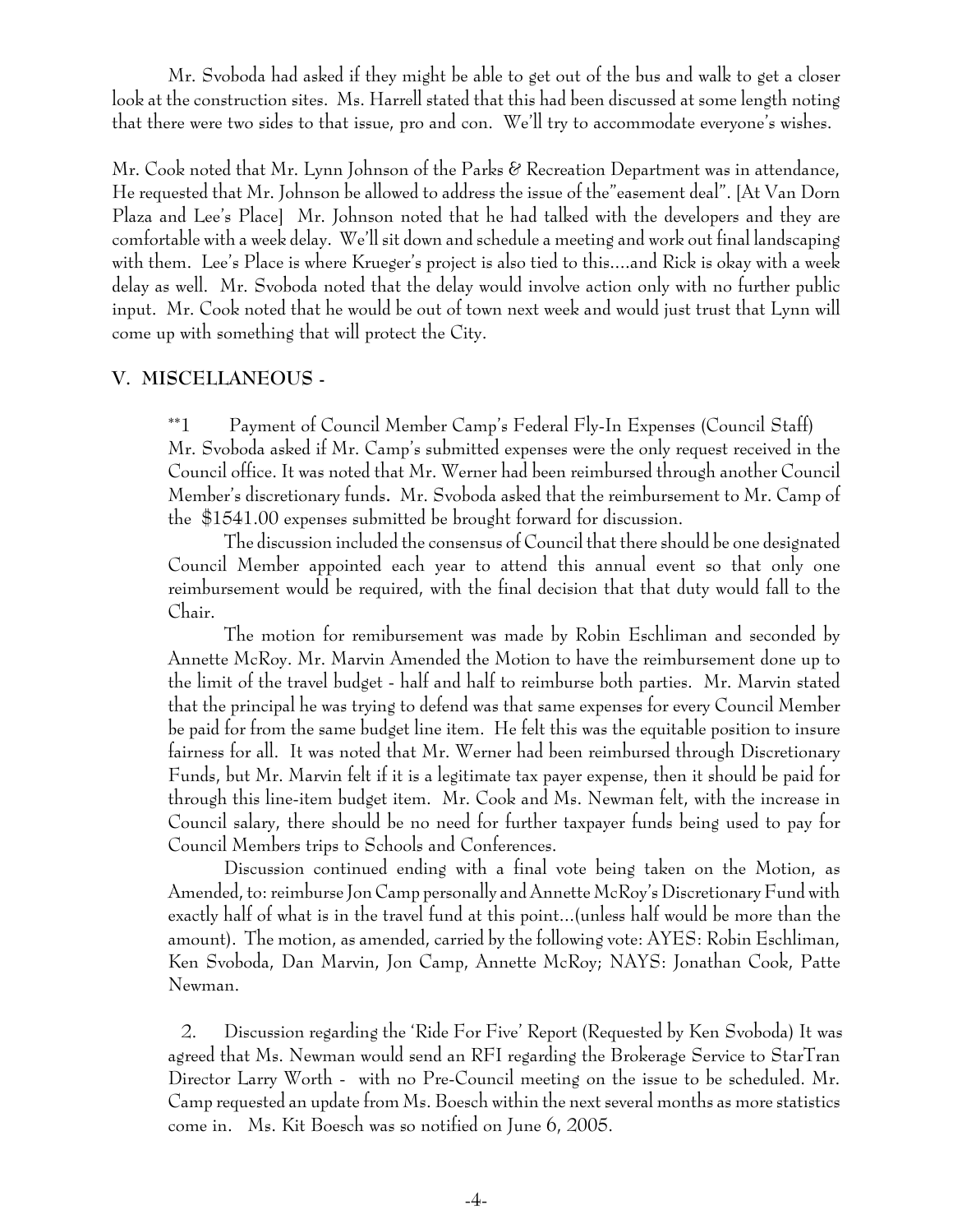- 3. Discussion on Council Members' Committee Assignments: See Attachment "B"
- 4. Budget Schedule Steve Hubka. Mr. Hubka was not in attendance. Mr. Bowen stated that the Budget Agenda had not changed.

# **VI. CITY COUNCIL MEMBERS**

# **JON CAMP** - No Further Comments

**JONATHAN COOK** - Mr. Cook announced to Council that he would be out of town for the next two Council Meetings. He noted that he hoped his colleagues would take care of the Pioneers Park Easement issue in that time. [Laughter]

Mr. Cook also stated that he would be missing the RTSD meeting next week. Public Works has been advised of this in order to help them determine the quorum issue. He noted that the PBC would be discussing the eating  $\mathscr C$  drinking in the Chamber at their next meeting, which he would also miss. Mr. Cook felt the individual bodies meeting in the Chamber should make the decision regarding food & drink during meetings they held there. In agreement, the general consensus of Council Members was to leave the policy up to the meeting bodies. Mr. Camp's concern, it was felt, could be addressed by the Chair during long Council meetings. Mr. Camp will take the Council's thoughts back to the PBC for consideration when the policy is discussed.

**ROBIN ESCHLIMAN** - No Further Comments

**DAN MARVIN** - No Further Comments

**ANNETTE McROY** - No Further Comments

**PATTE NEWMAN** - No Further Comments

**KEN SVOBODA** - No Further Comments

MARK BOWEN - No Further Comments

ANN HARRELL - No Further Comments

RICK HOPPE - No Further Comment

RICK PEO - No Further Comments

**VII. MEETINGS/INVITATIONS** - Noted Without Significant Comment

**VIII. ADJOURNMENT** - Council adjourned at approximately 12:35 p.m.

cm060605/jvr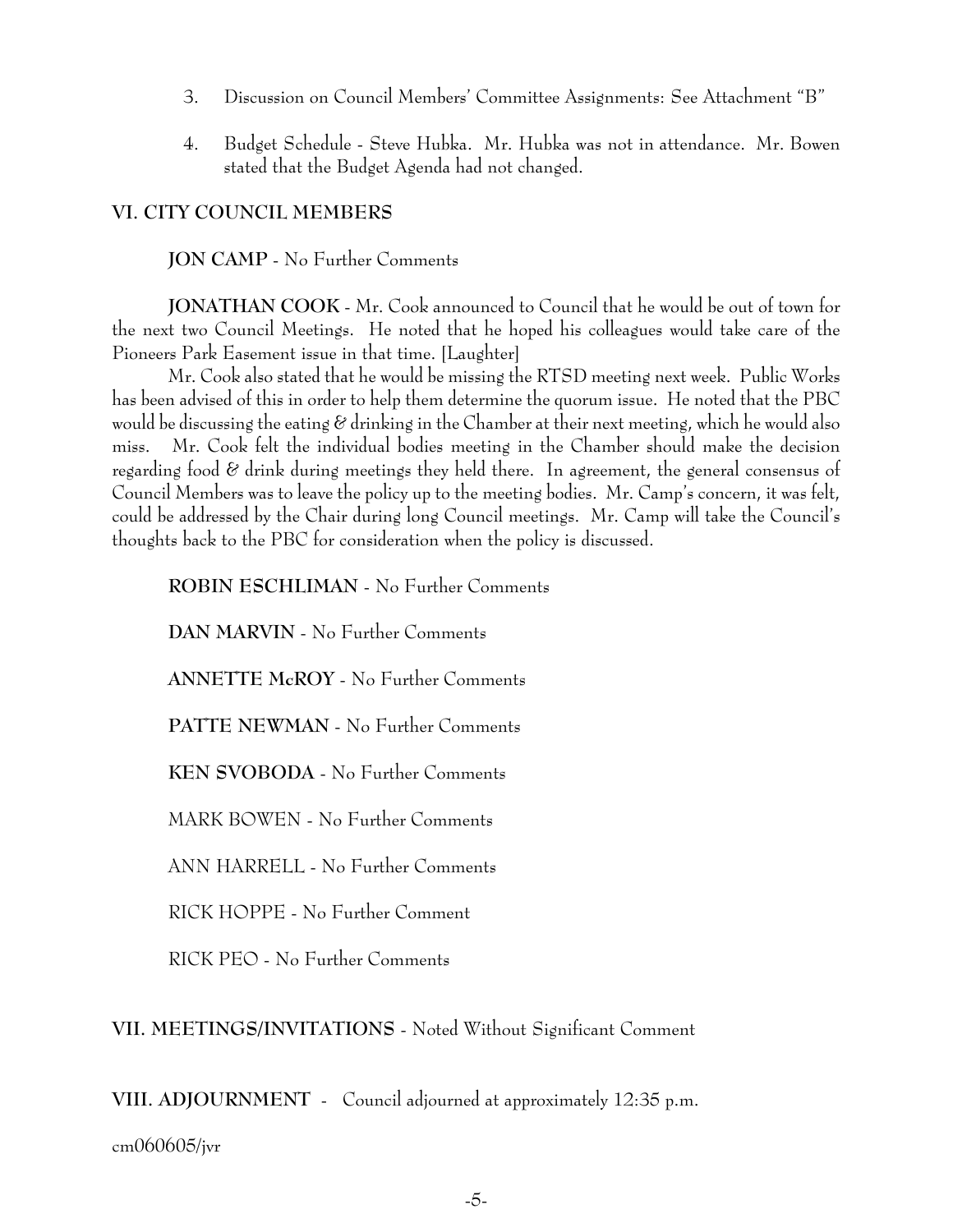Attachment 'A"

# **MEMO**

| TO:   | <b>City Council</b>                          |
|-------|----------------------------------------------|
| FROM: | Richard D. Hoppe<br>Aide to the Mayor        |
| DATE: | June 6, 2005                                 |
| RE:   | Boards and Commissions Upcoming Appointments |

The following appointments will expire in May, June, July & August of 2005.

| <b>Name</b>           | Board                            | Eligible for<br>Reappoint | Desires<br>Reappoint | Mayor will<br>Reappoint |
|-----------------------|----------------------------------|---------------------------|----------------------|-------------------------|
| <b>MAY</b>            |                                  |                           |                      |                         |
| Helen Boosalis        | Mayor's International Friendship | Yes                       | No                   | **                      |
| Tom Cardwell          | Mayor's International Friendship | Yes                       | No                   | $\gg 2K$                |
| Raymond Crisp         | Mayor's International Friendship | Yes                       | No                   | $\mathop{\mathrm{d}}$ : |
| <b>Bud Dasenbrock</b> | Mayor's International Friendship | Yes                       | Yes                  | Yes                     |
| Debbie Engstrom       | Mayor's International Friendship | Yes                       | No                   | **                      |
| Dan Fahrenbruch       | Mayor's International Friendship | Deceased                  | $\star$ $\star$      | $**$                    |
| DiAnn Fowler          | Mayor's International Friendship | Yes                       | $\rm No$             | $***$                   |
| Mary Grabowski        | Mayor's International Friendship | Resigned                  | $\ast$ $\ast$        | $* =$                   |
| Richard Hammer        | Mayor's International Friendship | Yes                       | No                   | $\ast \ast$             |
| Ken Johnson           | Mayor's International Friendship | Yes                       | Yes                  | Yes                     |
| Helga Kirst           | Mayor's International Friendship | Yes                       | NA.                  | $\sim$ $\sim$           |
| Leona Kolbet          | Mayor's International Friendship | Yes                       | No                   | $* *$                   |
| Charles Lamphear      | Mayor's International Friendship | Yes                       | Yes                  | Yes                     |
| Dolores Mather        | Mayor's International Friendship | Yes                       | Yes                  | Yes                     |
| Marcia McClurg        | Mayor's International Friendship | Yes                       | No                   | $\approx$ $\times$      |
| Frances McKenny       | Mayor's International Friendship | Yes                       | $\rm No$             | $\approx 2k$            |
| <b>Bob Meininger</b>  | Mayor's International Friendship | Yes                       | Yes                  | Yes                     |
| Art Nicolai           | Mayor's International Friendship | Yes                       | Yes                  | Yes                     |
| Joyce Thomas          | Mayor's International Friendship | Yes                       | No                   | $\approx$ $\times$      |
| Carmalee Tuma         | Mayor's International Friendship | Yes                       | No                   | $**$                    |
| Pat Walter            | Mayor's International Friendship | Yes                       | Yes                  | Yes                     |
| Tammy Ward            | Mayor's International Friendship | Resigned                  | $\ast$ $\ast$        | $\ast \ast$             |
| Bob Wagner            | Mayor's International Friendship | New                       | $**$                 | Yes                     |
| Linda Salac           | Mayor's International Friendship | New                       | $**$                 | Yes                     |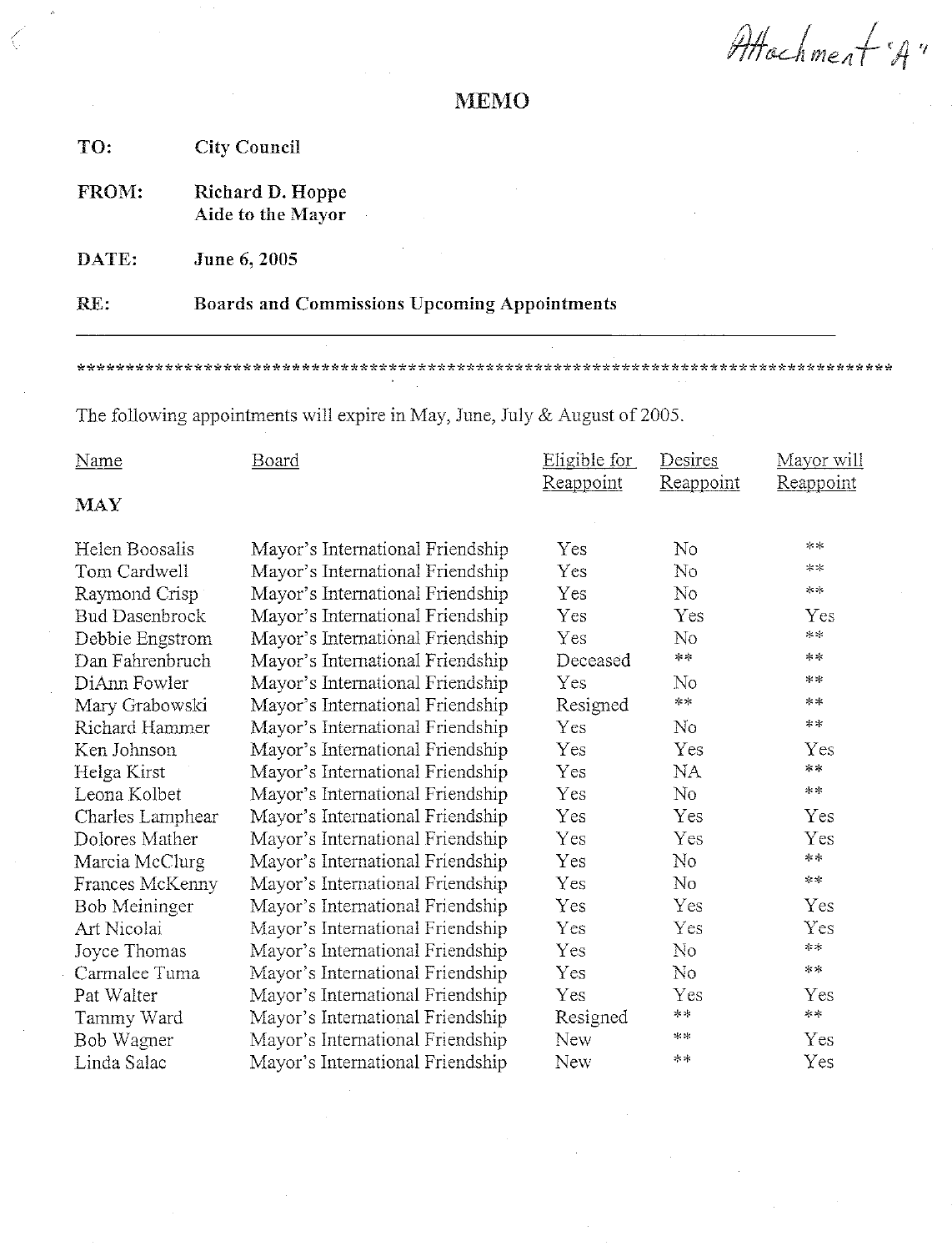| <b>Name</b>                      | <b>Board</b>                                         | Eligible for   | Desires<br>Mayor will  |
|----------------------------------|------------------------------------------------------|----------------|------------------------|
|                                  |                                                      | Reappoint      | Reappoint<br>Reappoint |
| <b>COUNCIL APPOINTMENTS</b>      |                                                      |                |                        |
| City Council                     | Joint Budget Committee                               |                |                        |
|                                  | (Replace Werner)                                     |                |                        |
| City Council                     | Community Development                                |                |                        |
|                                  | <b>Task Force</b>                                    |                |                        |
|                                  | (Replace Werner)                                     |                |                        |
| <b>JUNE</b>                      |                                                      |                |                        |
| Holly Burns                      | City Personnel Board                                 | Yes            | Yes                    |
|                                  |                                                      |                |                        |
|                                  |                                                      |                |                        |
| <b>JULY</b>                      |                                                      |                |                        |
|                                  |                                                      |                |                        |
| Donna Behlen                     | Cable Advisory Board                                 | Yes            |                        |
| Patricia Taft                    | Cable Advisory Board                                 | Yes            |                        |
| Herb Friedman                    | Cable Advisory Board                                 | Yes            |                        |
| Barb McCabe                      | Aging Advisory Board                                 | No.            |                        |
| John Ludden                      | Aging Advisory Board                                 | Yes            |                        |
| Phyllis Bovee                    | Aging Advisory Board                                 | Yes            |                        |
|                                  |                                                      |                |                        |
| Annette Durham                   | Housing Authority Board                              | Yes            |                        |
|                                  |                                                      |                |                        |
| Vic Covalt                       | <b>Charter Revision Commission</b>                   | Yes            |                        |
| <b>AUGUST</b>                    |                                                      |                |                        |
|                                  |                                                      |                |                        |
| Richard Noel                     | Elec Adv Appeals & Examine                           | Yes            |                        |
| Roger Larson                     | Planning Commission                                  | Yes            |                        |
| Tommy Taylor                     | Planning Commission                                  | Yes            |                        |
|                                  |                                                      |                |                        |
| Jon Carlson                      | Comm' Dev' Task Force                                | N <sub>o</sub> |                        |
| Lois Haupt                       | Comm' Dev' Task Force                                | N <sub>o</sub> |                        |
| Don Post                         | Comm' Dev' Task Force                                | No             |                        |
| Carl Tesch                       | Comm' Dev' Task Force.                               | N <sub>o</sub> |                        |
| Jeff Schwebke                    | Comm' Dev' Task Force                                | No             |                        |
| Jan Gauger                       | Comm' Dev' Task Force                                | Yes            |                        |
|                                  |                                                      |                |                        |
| John Williams                    | Comm' Forestry Adv Board                             | Yes            |                        |
| Sheryl Burbach<br>Kathleen Young | Comm' Forestry Adv Board<br>Comm' Forestry Adv Board | No<br>Yes      |                        |
|                                  |                                                      |                |                        |
| Darrell Podany                   | Lincoln City Library Board                           | No.            |                        |
|                                  |                                                      |                |                        |
|                                  |                                                      |                |                        |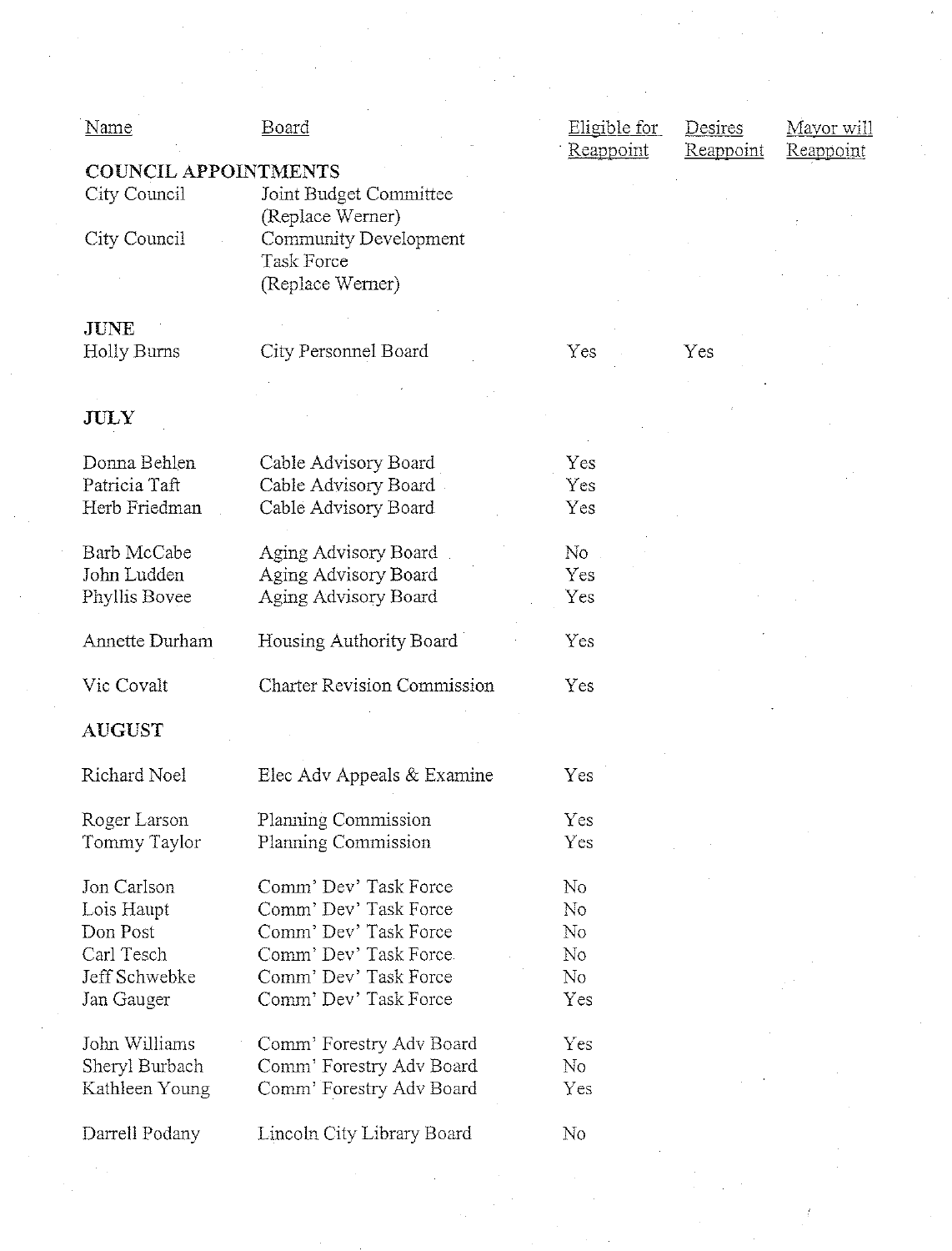| Name            | Board                         | Eligible for     | Desires   | Mayor will |  |
|-----------------|-------------------------------|------------------|-----------|------------|--|
|                 |                               | <b>Reappoint</b> | Reappoint | Reappoint  |  |
| Mark Canney     | Water Conservation Task Force | Yes              |           |            |  |
| Geri Rademacher | Water Conservation Task Force | Yes              |           |            |  |
| Ronald Case     | Water Conservation Task Force | No.              |           |            |  |
| Jim Spickelmier | Water Conservation Task Force | No               |           |            |  |
| Jeremy Hunt     | Water Conservation Task Force | No               |           |            |  |
| Bob Siemsen     | Water Conservation Task Force | Yes              |           |            |  |
| Sally Lavoie    | Water Conservation Task Force | Yes              |           |            |  |
| Greg Simmons    | Water Conservation Task Force | No               |           |            |  |
|                 |                               |                  |           |            |  |
|                 |                               |                  |           |            |  |
|                 |                               |                  |           |            |  |
|                 |                               |                  |           |            |  |

 $\label{eq:2.1} \frac{1}{\sqrt{2}}\sum_{i=1}^n\frac{1}{\sqrt{2}}\sum_{j=1}^n\frac{1}{\sqrt{2}}\sum_{j=1}^n\frac{1}{\sqrt{2}}\sum_{j=1}^n\frac{1}{\sqrt{2}}\sum_{j=1}^n\frac{1}{\sqrt{2}}\sum_{j=1}^n\frac{1}{\sqrt{2}}\sum_{j=1}^n\frac{1}{\sqrt{2}}\sum_{j=1}^n\frac{1}{\sqrt{2}}\sum_{j=1}^n\frac{1}{\sqrt{2}}\sum_{j=1}^n\frac{1}{\sqrt{2}}\sum_{j=1}^n\frac$ 

 $\label{eq:2.1} \frac{d}{dt} \left( \frac{d}{dt} \right) = \frac{1}{2} \left( \frac{d}{dt} \right) \left( \frac{d}{dt} \right)$ 

 $\label{eq:2.1} \frac{1}{\sqrt{2}}\sum_{i=1}^n\frac{1}{\sqrt{2}}\sum_{i=1}^n\frac{1}{\sqrt{2}}\sum_{i=1}^n\frac{1}{\sqrt{2}}\sum_{i=1}^n\frac{1}{\sqrt{2}}\sum_{i=1}^n\frac{1}{\sqrt{2}}\sum_{i=1}^n\frac{1}{\sqrt{2}}\sum_{i=1}^n\frac{1}{\sqrt{2}}\sum_{i=1}^n\frac{1}{\sqrt{2}}\sum_{i=1}^n\frac{1}{\sqrt{2}}\sum_{i=1}^n\frac{1}{\sqrt{2}}\sum_{i=1}^n\frac$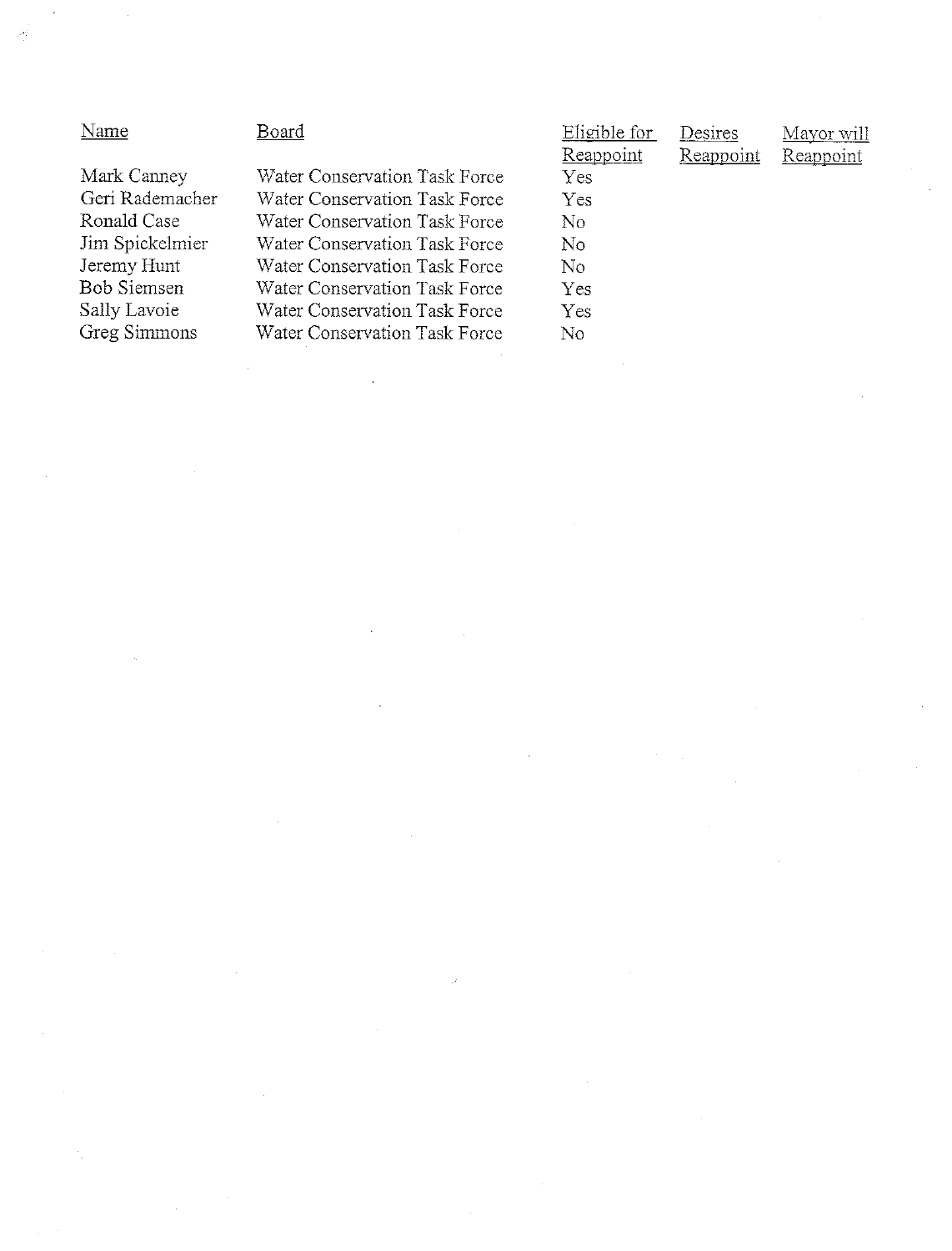| í<br><b>The Contract of Contract of Contract of Contract of Contract of Contract of Contract of Contract of Contract of Contract of Contract of Contract of Contract of Contract of Contract of Contract of Contract of Contract of C</b><br>I<br>I<br>$\vdots$<br>į<br>ĺ |
|---------------------------------------------------------------------------------------------------------------------------------------------------------------------------------------------------------------------------------------------------------------------------|
| $\blacksquare$<br>l<br>į                                                                                                                                                                                                                                                  |
| Ì<br>l<br>I<br>l<br>l<br> <br> <br> <br>i                                                                                                                                                                                                                                 |
| <b>B</b><br>ł<br>i<br>Parti<br>j                                                                                                                                                                                                                                          |

脚の

| MEMBER       | <b>COMMITTEE</b>                                                                                                                                                                                                           | <b>MEETING/MONTH</b>                                                                            | <b>TIME</b>                                                         | <b>LOCATION</b>                                                               |
|--------------|----------------------------------------------------------------------------------------------------------------------------------------------------------------------------------------------------------------------------|-------------------------------------------------------------------------------------------------|---------------------------------------------------------------------|-------------------------------------------------------------------------------|
| CANP         | Mayor's Downtown Master Plan-Steering Comm.<br>LPED (Lincoln Partnership for Economic Dev)<br>Internal Auditing Review Committee<br>Mayor's Downtown Action Team<br>Public Building Commission<br><b>ISPC</b>              | Subject to Call<br>$2nd$ Thursday<br>2 <sup>nd</sup> Tuesday<br>1st Tuesday<br>Quarterly<br>TBA | $10:00$ a.m.<br>Quarterly<br>$10:00$ am<br>$1:00$ p.m.<br>8:00 a.m. | Chamber of Comm<br>Mayor's Conf.Rm.<br>Conf. Room 106<br>Conf.Room 113<br>TBA |
| ${\rm COOK}$ | Cable Franchise (Negotiation Sub-Comm)<br>Parks & Recreation Advisory Board<br>Railroad Trans. Safety District<br>Public Building Commission                                                                               | Alt.Mon./Tues (Bi-Mo)<br>Subject to Call<br>$1^{ST}$ Thursday<br>$2nd$ Tuesday                  | $10:00$ a.m.<br>4:00 pm<br><b>TBA</b><br>TBA                        | <b>Council Chambers</b><br>Auld Rec Center<br>Conf.Rm. 113<br>TBA             |
| EISCHLMAN    | Utility Billing check-Off Program Bd (Lincoln Cares)<br>LPED (Lincoln Partnership for Economic Dev)<br>Affordable Housing Steering Committee<br>Internal Auditing Review Committee<br>Homeless Coalition/Continuum of Care | Subject to Call<br>1 <sup>st</sup> Tuesday<br>$4th$ Fri<br>TBA<br>TBA                           | Quarterly<br>8:00 a.m.<br>$9:00$ a.m.                               | North Ridge Ctr.(27th<br>Chamber of Comm<br>& Potter)<br>TBA                  |
| MARVIN       | City Council Internal Liquor Committee<br>Community Development Task Force<br>Railroad Trans. Safety District                                                                                                              | Alt.Mon./Tues (Bi-Mo)<br>1st Thursday (Bi-Mo)<br>Day of Night Mtg                               | Approx 4:00pm<br>4:30 p.m.<br>TBA                                   | <b>Council Chambers</b><br>Downtown Sr.Ctr.<br>Conf. Rm 106                   |
|              |                                                                                                                                                                                                                            |                                                                                                 |                                                                     |                                                                               |

Attachnert E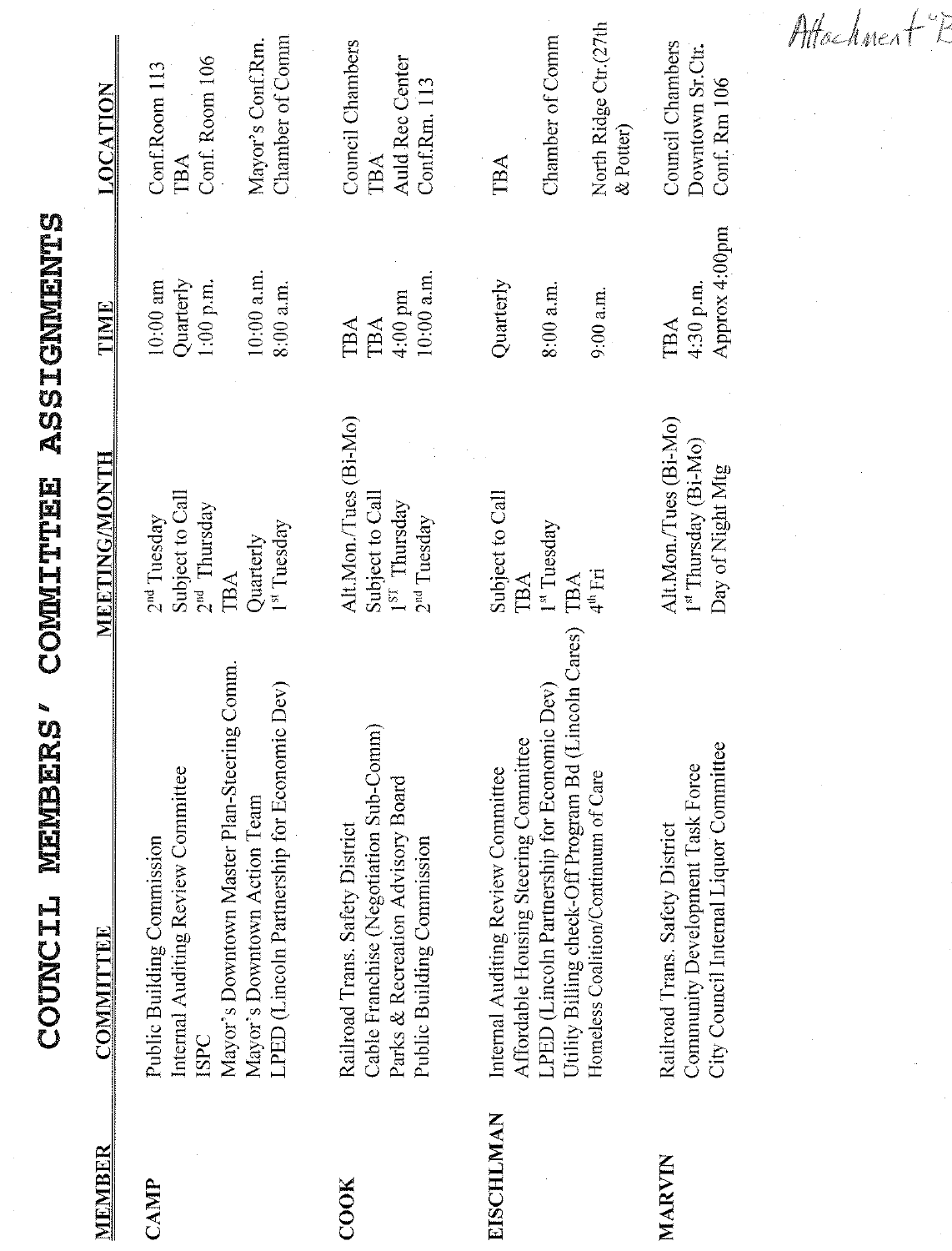COUNCIL MEMBERS' COMMITTEE ASSIGNMENTS

| MEMBER         | <b>COMMITTEE</b>                                                                                                                                                                                                                                                           | <i><b>MEETING/MONTH</b></i>                                                                                                                              | <u>TIME</u>                                                           | <b>LOCATION</b>                                                                                     |
|----------------|----------------------------------------------------------------------------------------------------------------------------------------------------------------------------------------------------------------------------------------------------------------------------|----------------------------------------------------------------------------------------------------------------------------------------------------------|-----------------------------------------------------------------------|-----------------------------------------------------------------------------------------------------|
| McROY          | Downtown Master Plan Steering Committee<br>Human Services Keno Prevention Fund<br>City Council Internal Liquor Comm.<br>Multicultural Advisory Committee<br>Mayor's Downtown Action Team<br>Downtown Lincoln Association<br>Joint Budget Committee<br>Neighborhood's, Inc. | Day of Night Meetings<br>I <sup>st</sup> Friday/TBA<br>2 <sup>nd</sup> Tuesday<br>4 <sup>th</sup> Tuesday<br>Quarterly<br>Quarterly<br><b>TBA</b><br>TBA | $10:00$ a.m.<br>4:00 p.m.<br>$8:15$ a.m.<br>4:30 pm<br>8:00 am<br>TBA | Mayor's Conf.Rm.<br>DLA Board Room<br>Mayor's Conf.Rm<br>Mayor's Conf.Rm<br>Conf. Rm. 106           |
| NEWMAN         | Transportation Officials Committee (w/Chair &VC)<br>$\text{Count}$<br>Community Learning Center Leadership<br>Joint Budget Committee<br>Problem Resolution Team<br>Citizen's Meeting<br><b>NU</b> Directions                                                               | $I^{\rm st}$ Friday/TBA<br>3 <sup>rd</sup> Thursday<br>Monthly<br>TBA<br>TBA<br>TBA                                                                      | 5:30-6:30<br>8:15 am<br>$9:00$ am                                     | Mayor's Conf.Rm<br>LPD, Conf. Room<br>Anderson Library<br>$(3635$ Touzalin $)$                      |
| <b>SVOBODA</b> | Transportation Officials Committee (w/Chair & VC)<br>of Directors<br>Haymarket Development Corp Board<br>DEC (District Energy Corporation)<br>City Council Internal Liquor Comm.<br>Railroad Transportation Safety Dist.<br>Board of Health                                | Day of Night Meetings<br>Alt.Mon/Tues (Bi-Mo)<br>2 <sup>nd</sup> Tuesday<br>Quarterly<br>3 <sup>rd</sup> Mon.<br>TBA                                     | 12:00 Noon<br>5:30 p.m.<br>4:00 p.m.<br>6:30 pm<br>TBA                | Health Dept-Training<br><b>LES Board Room</b><br>Council Chambers<br>Conf. Rm. 106<br>Center<br>TBA |